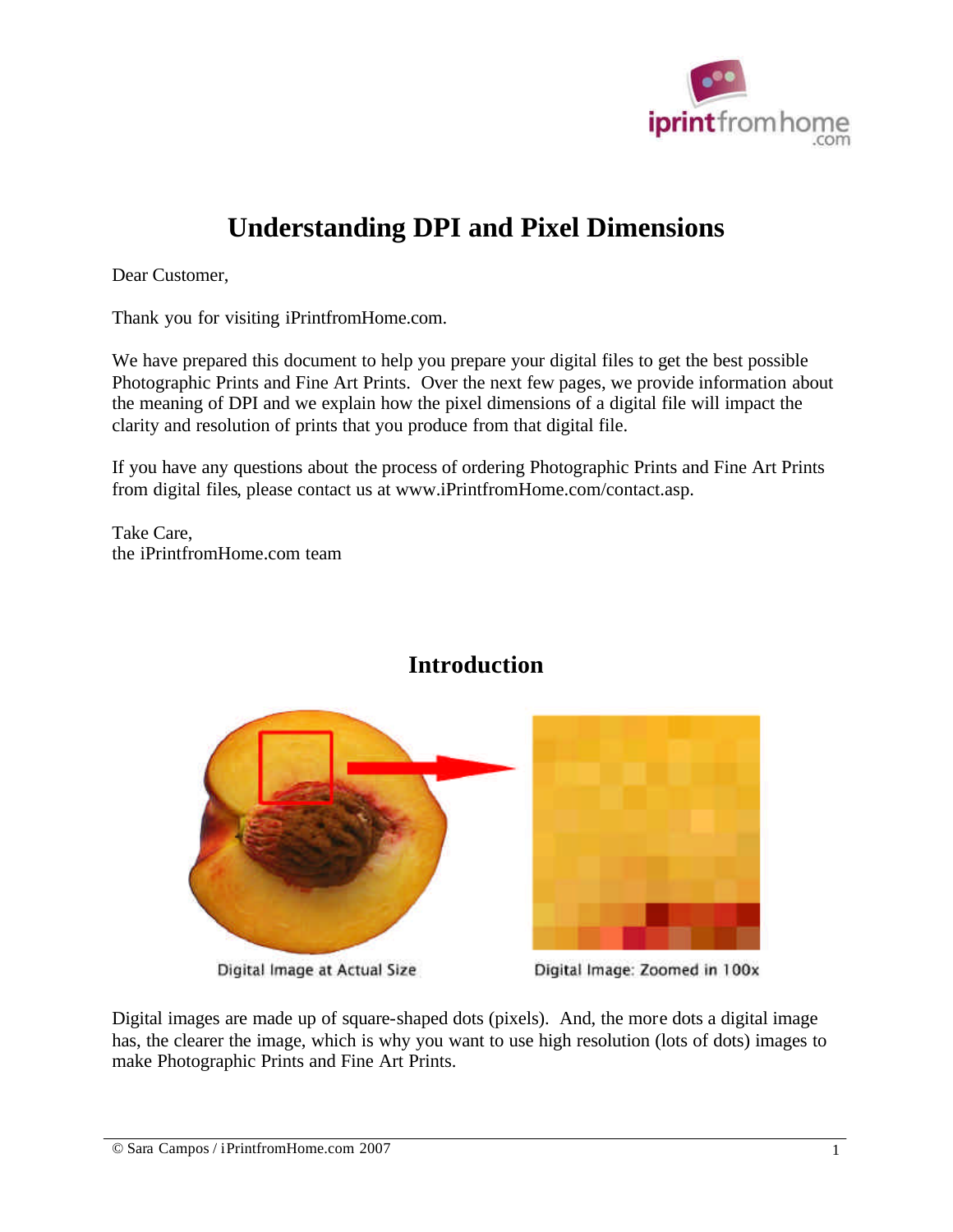

#### **Definitions**

**Pixel dimensions:** The total pixel dimensions of an image will tell you how many total pixels (dots) the image is made up of. For example, let's say we have a digital image that is 1200x1800 pixels (dots). That means our digital image is 1200 dots high by 1800 dots wide.

**Digital Image Size:** The size in inches of your digital image. In the table pictured below, the digital image size is shown as "Width: 6 inches" and "Height: 4 inches". This table was found in PhotoShop by going to Image >> Image Size.

**DPI of digital image:** DPI means **D**ots **P**er **I**nch. This number is calculated using your digital image's pixel dimensions and digital image size. In the table pictured below, the DPI is shown next to "Resolution" as 300 pixels/inch.

| Width:         | 1800 | pixels |  |
|----------------|------|--------|--|
| Height:        | 1200 | pixels |  |
| Document Size: |      |        |  |
| Width:         | ı6   | inches |  |
| Height:        | 4    | inches |  |

**Output (Print) Size:** The size in inches of the print that you want to make from your digital file. For example, if you order a 4x6 print, your output (print) size is 4 inches x 6 inches.

**DPI of print:** DPI means **D**ots **P**er **I**nch. This number is calculated using your digital image's pixel dimensions and the output size (size of your print).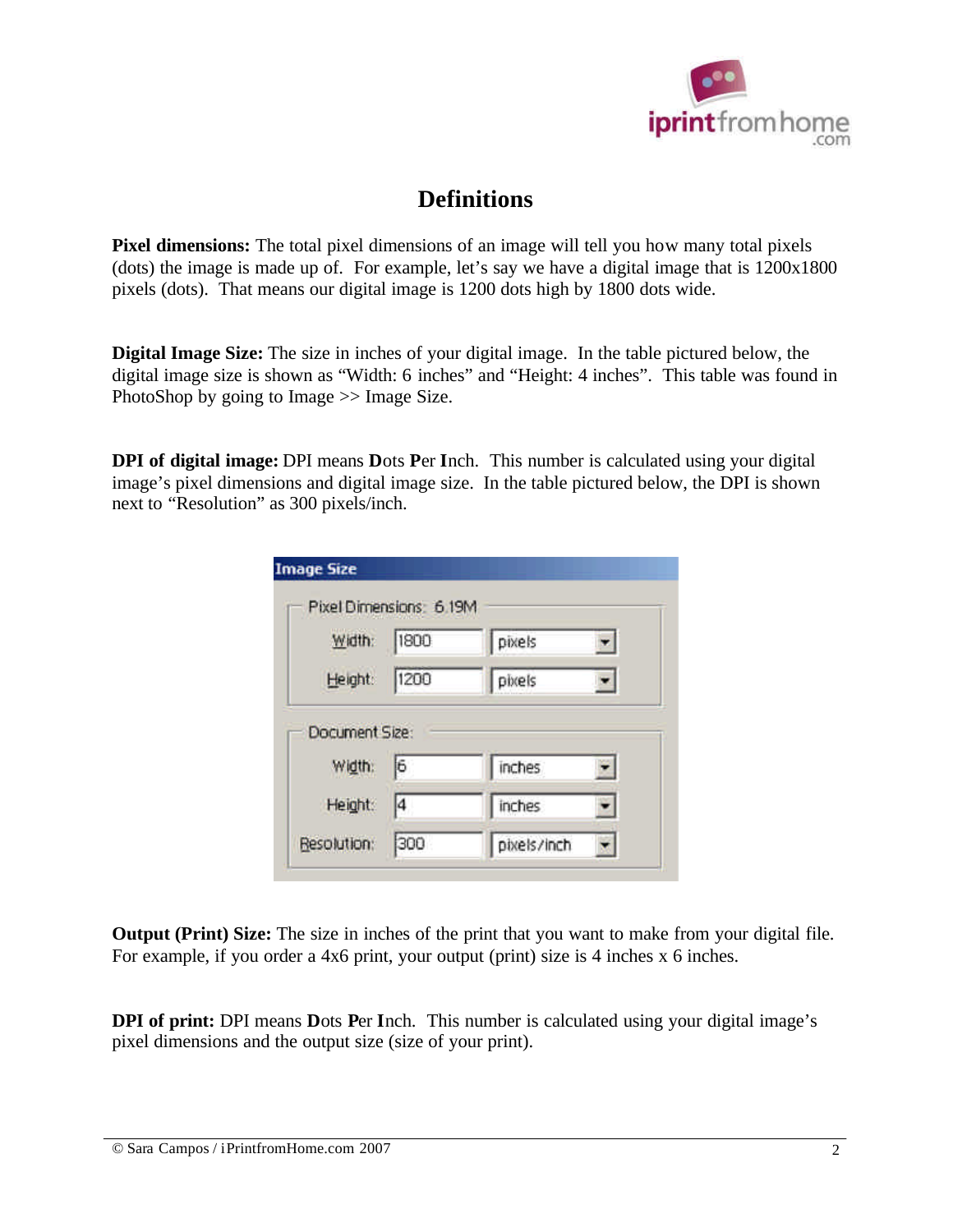

# **Pixel Dimensions and DPI**

There are three different ways to describe a digital image's resolution that essentially mean the same thing: (1) total pixel dimensions, (2) DPI at a certain digital image size, and (3) DPI at a certain output size.

The total pixel dimensions of an image will tell you how many total pixels (dots) the image is made up of. For example, let's say we have a digital image that is 1200x1800 pixels (dots). That means our digital image is 1200 dots high by 1800 dots wide. So, unless you resample (which means you artificially alter the pixel dimensions in a photo editing program) or crop the image, your image will **always** be 1200x1800 pixels.

People regularly discuss digital images in terms of DPI, which stands for **D**ots **P**er **I**nch. The DPI of a digital image is calculated by dividing the total number of dots wide by the total number of inches wide OR by calculating the total number of dots high by the total number of inches high.

For example, let's say we have a digital image that is 1200x1800 pixels (dots) and 4x6 inches in size. That means our digital image is 1200 dots high by 1800 dots wide and 4 inches high by 6 inches wide. Our digital image has 300 DPI. I figured that out by dividing the number of dots wide by the number of inches wide:

> 1800 dots wide =  $300$  dots =  $300$  **D**ots **Per Inch** 6 inches wide 1 inch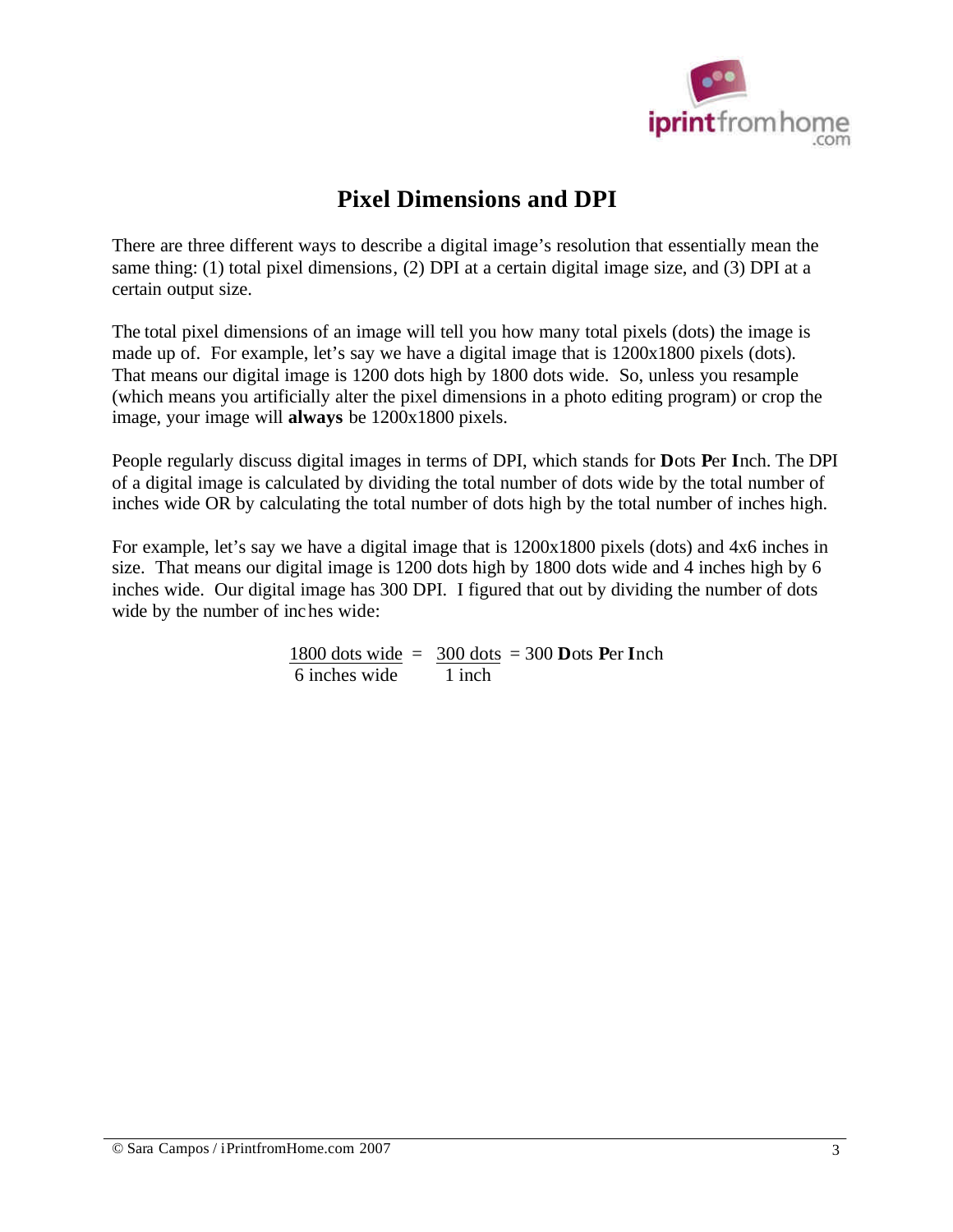

### **Why is DPI so Confusing?**

DPI is so confusing because people forget that the DPI of a digital image is not necessarily the same as the DPI of a print made from that digital image. If the digital image size and the print size are the same, then the DPI of the digital image will be the same as the DPI of the print. But if your print size is different than your digital image size, your digital image will have a different DPI than your print.

For example, you may have a digital image that is sized at 4x6 inches, but you may want to make a Photographic Print that is sized at 20x30. Accordingly, in this case, the DPI of your digital image will not be an important factor to consider when preparing your digital image because it does not tell us anything about the resulting print.

And, to confuse things further*, the very same digital file can produce prints that have many different DPIs*. That is because, when you use the same digital file to produce different sized prints, you are using the same number of dots to fill different sized spaces.



As you can see in the above illustration, when you use the same image to make two different sized prints, the prints will not necessarily look the same. The print on the left (the small print) looks sharp and clear, while the print on the right (the large print) looks fuzzy and pixilated (meaning you can see the individual pixels).

There are fewer **D**ots **P**er **I**nch in the larger print, which is why you can see them (the image looks pixilated). Even though we used the same digital file to make both prints, each print has a different DPI. That is because we used the same digital file (a certain number of dots) to fill a small space (4x6 inches) and a large space (20x30 inches). When you fill a large space with a limited number of dots, you've got to blow up the dots (make them bigger) to fill up the space.

That is why a photographic print made from a low-resolution digital file appears grainy or pixilated: the dots are so big that you can see them.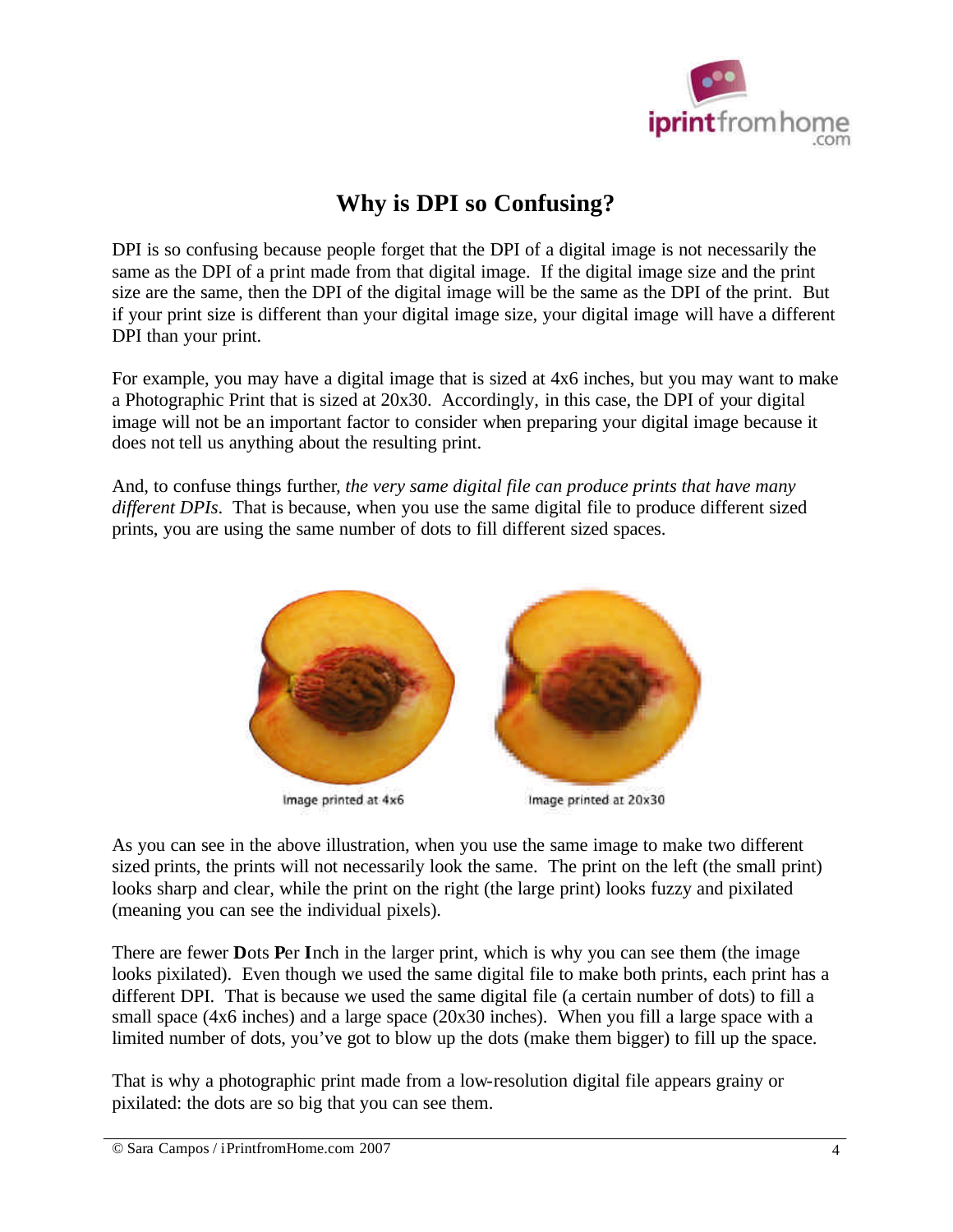

Now, let's say we have a digital image that is 1200x1800 pixels (dots). That means our digital image is 1200 dots high by 1800 dots wide. If we take all those dots and make a 4 inch x 6 inch Photographic Print, we will have a print that is 300 DPI. I figured that out by dividing the number of dots wide by the number of inches wide:

> 1800 dots wide  $= 300$  dots  $= 300$  **D**ots **Per Inch** 6 inches wide 1 inch

If we take the same image and make an 20 inch by 30 inch print, we will have a print that is 60 DPI. Again, I figured that out by dividing the number of dots wide by the number of inches wide:

> 1800 dots wide  $= 60$  dots  $= 60$  **D**ots **Per Inch** 30 inches wide 1 inch

As you can see, DPI is a relative term. The same image can produce two prints with two different DPIs. So, where does that leave us? Well, we can continue discussing our digital images in terms of DPI, but we need to remember to always pair that number with inches. For example, if we were going to talk about the image we used to make the 4x6 and 20x30 prints, we would say it has a DPI of 300 at 4x6 and/or it has a DPI of 60 at 20x30.

Alternatively, we can discuss images in terms of pixel dimensions, which we think is a whole lot easier because it is a *constant* term. A constant term doesn't change and it doesn't depend on anything. You can say your image is 1200x1800 pixels and it doesn't matter if you intend to print a 4x6 or a 20x30. You can simply say, "I have an image that is 1200x1800 pixels." Which is a lot easier than saying, "My image is 60 DPI at 20x30, and 300 DPI at 4x6, and 100 DPI at 12x18 and so on and so on."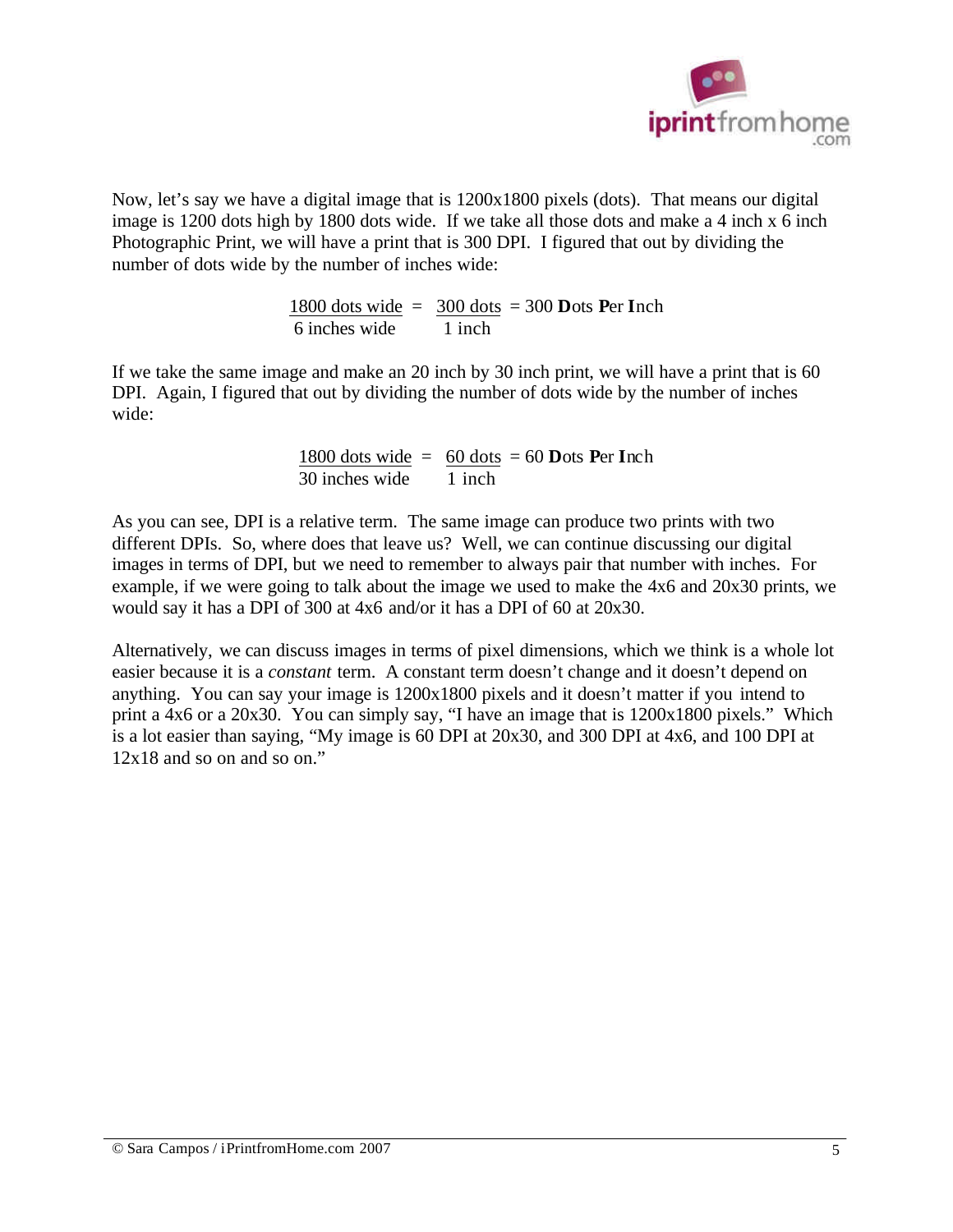

## **Why is DPI important?**

Although DPI may be a little confusing, it can be very helpful when discussing Photographic and Fine Art prints because a print with sufficient **D**ots **P**er **I**nch will appear sharp, not fuzzy or pixilated.

At iPrintfromHome.com we recommend that customers prepare their files so that their Photographic Prints will have a DPI somewhere between 150 and 300. We chose those numbers because our experience has shown us that a print with at least 150 DPI will satisfy most customers (the image will look sharp) and 300 DPI is the maximum resolution at which we produce our prints.

We use those DPI targets (150 DPI minimum and 300 DPI maximum) to figure out our minimum and maximum file size recommendations for different sized Photographic Prints. In the table below, the minimum recommended file size will make a Photographic that has 150 DPI and the maximum recommended file size will make a Photographic Print that is 300 DPI.

| <b>Print Size</b> | <b>MIN File Size</b> | <b>MAX File Size</b> |
|-------------------|----------------------|----------------------|
| 4x6               | 600x900              | 1200x1800            |
| 5x7               | 750x1050             | 1500x2100            |
| 8x10              | 1200x1500            | 2400x3000            |
| 8.5x11            | 1275x1650            | 2550x3300            |
| 8x12              | 1200x1800            | 2400x3600            |
| 11x14             | 1650x2100            | 3300x4200            |
| 12x18             | 1800x2700            | 3600x5400            |
| 16x20             | 2400x3000            | 4800x6000            |
| 16x24             | 2400x3600            | 4800x7200            |
| 20x24             | 3000x3600            | 6000x7200            |
| 20x30             | 3000x4500            | 6000x9000            |

According to the table, if you want a 12x18 Photographic Print with a DPI of 300, you would want to use a file with 3600x5400 pixels. We figured that number out by multiplying the number of inches by the desired DPI:

 $(12x18)$  x 300 =  $(12x300)$  x  $(18x300)$  = 3600x5400